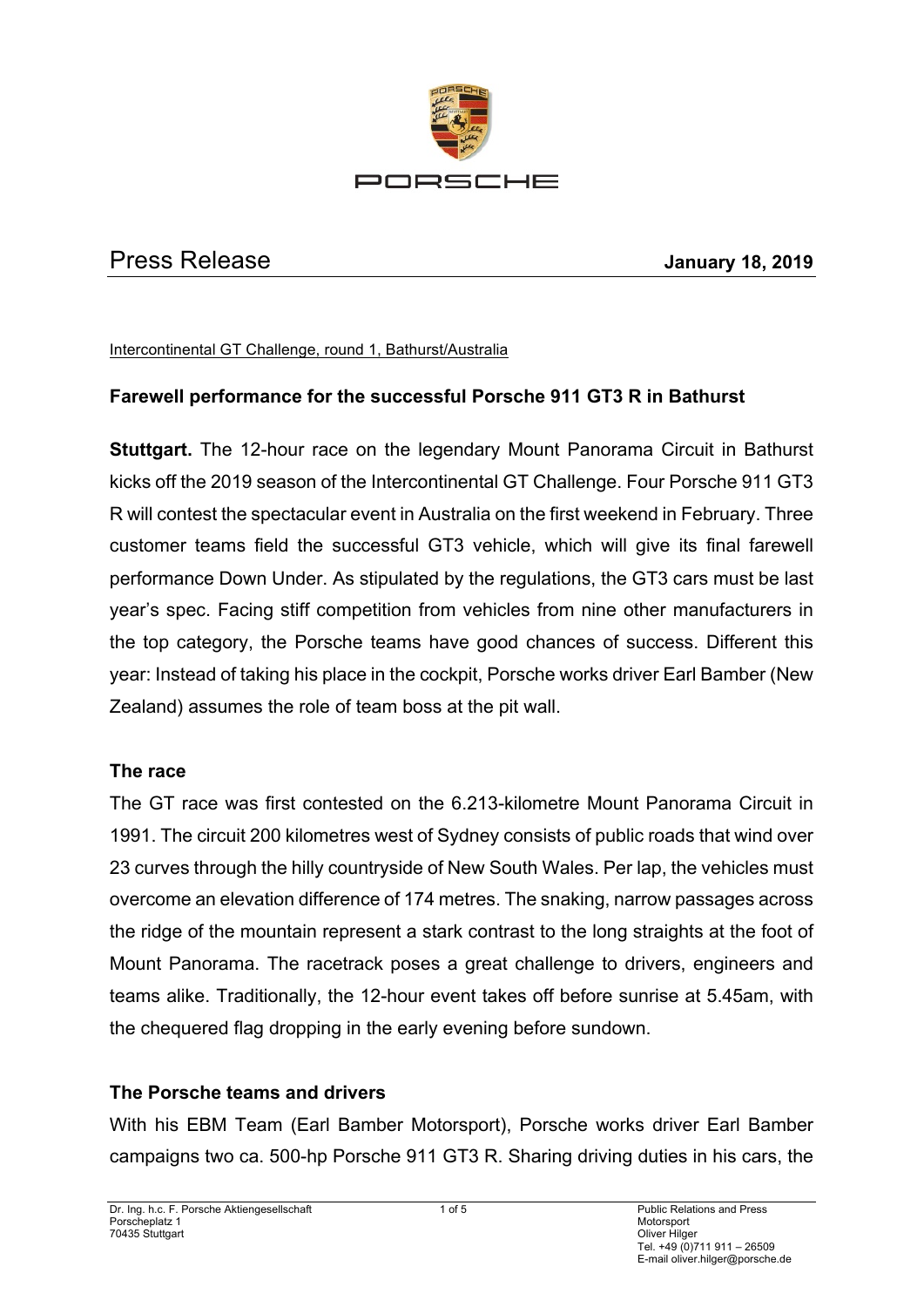New Zealander has six of his colleagues from the squad of the sports car manufacturer from Weissach. Taking the wheel of the No. 911 vehicle are Sven Müller (Germany) and the two Frenchmen Romain Dumas and Mathieu Jaminet. In the cockpit of the No. 912 car are Porsche Young Professionals Dennis Olsen (Norway) and Matt Campbell (Australia) as well as works driver Dirk Werner (Germany). Marc Lieb (Germany), Timothy Pappas (USA) and Jeroen Bleekemolen (Netherlands) helm the identical No. 540 vehicle run by Black Swan Racing. The Competition Motorsports/McElrea Racing squad put their trust in works driver Kévin Estre (France), Porsche-Junior Jaxon Evans (New Zealand) and David Calvert Jones (Australia).

# **The Porsche 911 GT3 R**

The 911 GT3 R was designed by Porsche for worldwide GT3 series. Mounted with the ultra-modern, four-litre flat-six engine with direct fuel injection, the 368 kW (500 hp) customer sport racer celebrated its race debut in January 2016 at the Daytona 24-hour race. Since then, the racer has notched up victories in numerous international racing series, for example in the IMSA SportsCar Championship, the World Challenge, the ADAC GT Masters, and at the Nürburgring VLN long distance championship. For 2019, the model will be replaced by a new version.

## **The schedule**

The Bathurst 12 Hour takes off on Sunday, 3 February, at 5:45 hrs local time (Saturday, 19:45 hrs CET). The race can be watched live on the Internet outside Australia on www.bathurst12hour.com.au.

## **Comments before the race**

**Fritz Enzinger (Head of Motorsport):** "Bathurst marks the start of the Intercontinental GT Challenge. This year we aim to go all-out in this worldwide endurance series for GT3 vehicles. We're contesting the first round with the tried-and-tested Porsche GT3 R. This car has underlined its potential impressively, achieving many successes on different racetracks. With our strong driver crews and the well-structured, regional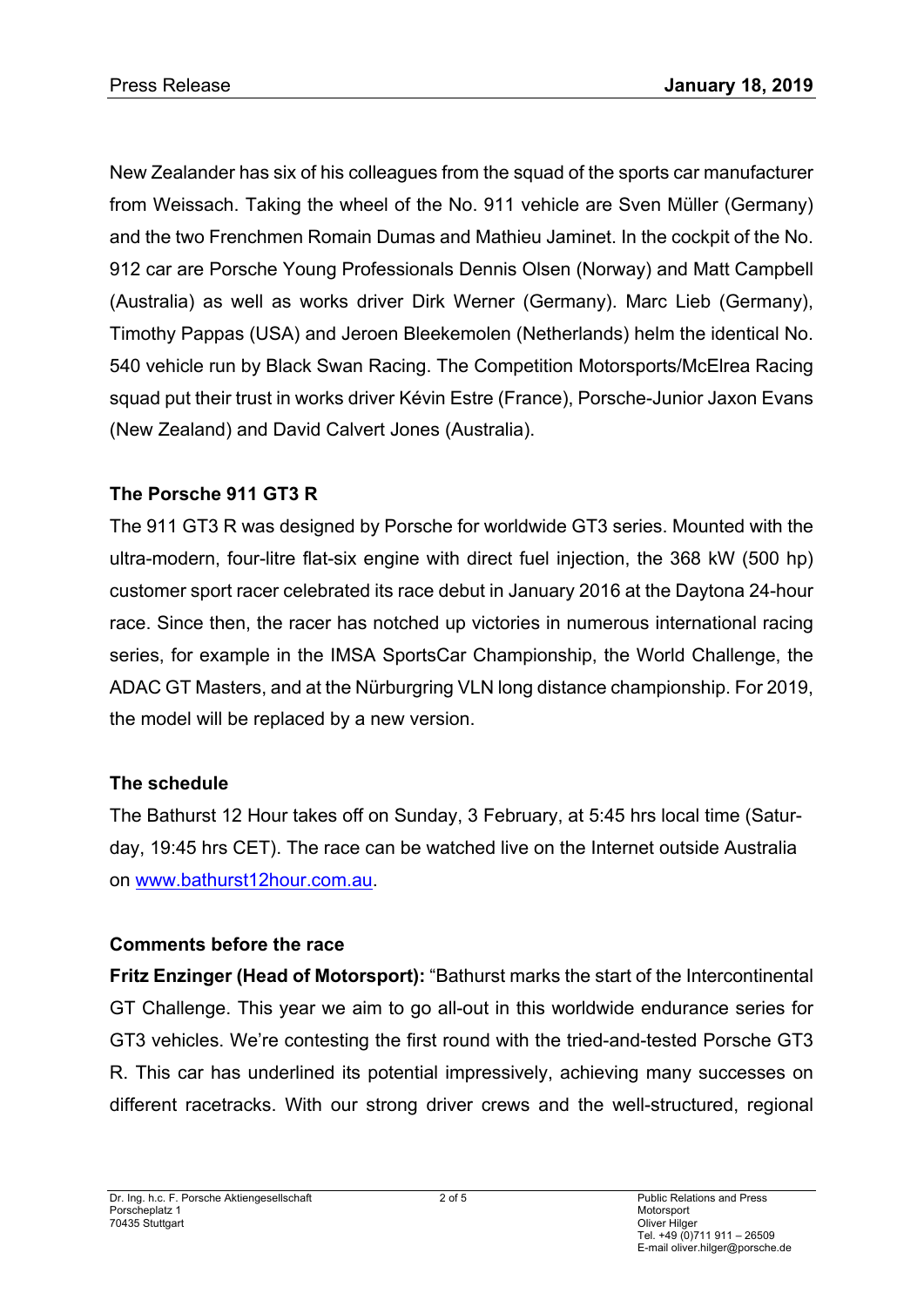teams, we should be well positioned to take on the tough fight against many other brands."

**Sebastian Golz (Project Manager 911 GT3 R):** "Although Earl Bamber's team is still relatively new, it has all the ingredients to be successful at such a long-distance race: a top-notch driver line-up and perfectly prepared cars. The other customer teams are also well positioned. I'm confident that all four Porsche 911 GT3 R will be in a position to bring home a podium result. Bathurst is a very special race. If you get through without mishaps and ultimately have the fastest driver at the wheel, then anything is possible. Our major goal is to send our proven 911 GT3 R into retirement with one last victory."

**Romain Dumas (Porsche 911 GT3 R #911):** "The event, the track, the environment – this is what impressed me last year. It makes me all the more excited for this year's race. My teammates Mathieu and Sven don't yet know this special track, however they'll quickly familiarise themselves with its quirks. Our car is proven. Bathurst will be the last time we compete with the 911 GT3 R in this specification. Looking at the championship, it's important to harvest as many points as possible here and not immediately fall behind."

**Sven Müller (Porsche 911 GT3 R #911):** "I've never been to Bathurst so it's all new for me. I practiced in the simulator and noticed that it's an incredibly beautiful racetrack, which needs precision and courage. We know the Porsche 911 GT3 R inside out. Our team is well prepared. We have three works drivers sharing a car at this event, so of course expectations are high. We want to win."

**Mathieu Jaminet (Porsche 911 GT3 R #911):** "For years I've watched the Bathurst race on television in fascination, and now I get the chance to drive there. At the end of the 2018 season I literally begged Porsche to let me race there. I'm thrilled and super motivated. It's interesting to have my works driver colleague Earl Bamber, with whom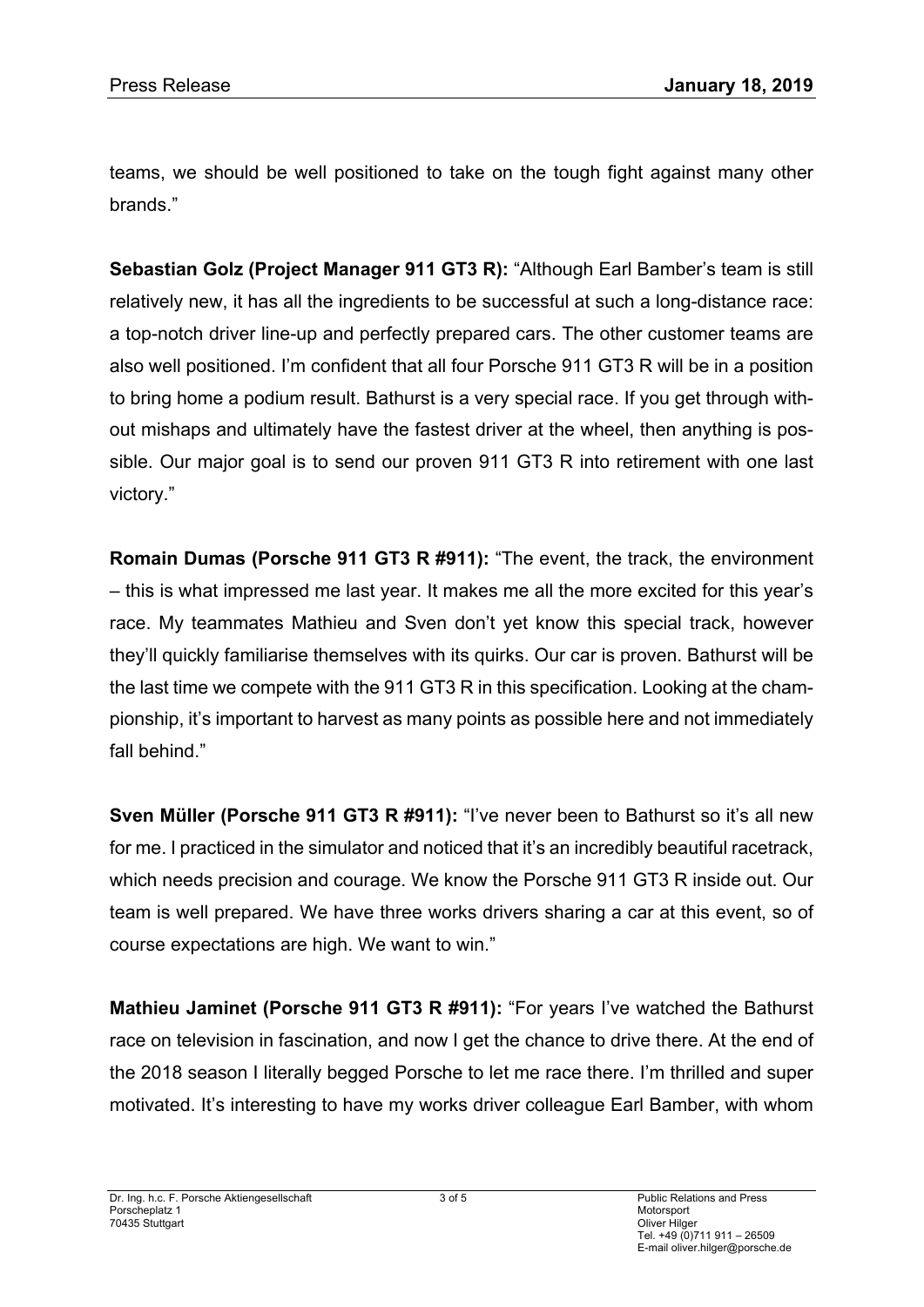I contest the endurance races in the IMSA series, as my team boss in Bathurst. From teammate to team boss within a week – that'll be fun."

**Dirk Werner (Porsche 911 GT3 R #912):** "Bathurst was the absolute highlight of my 2018 season. The racetrack is fantastic, a unique challenge. Driving there is huge fun and now that I have more experience it'll be even better this year. We're driving our proven GT3 car for the last time, it's a final performance. It's always a special experience to begin the year with a world tour – from Germany via Daytona to Bathurst and home again."

**Dennis Olsen (Porsche 911 GT3 R #912):** "It'll be the last big outing for the old generation of the Porsche 911 GT3 R. This alone makes our race in Bathurst particularly delightful. Earl Bamber's team will give their utmost. With Dirk Werner and Matt Campbell, I have two world-class teammates joining me in the cockpit. Both know the racetrack well. I have to learn fast and perhaps turn a few more laps during practice. If I can find my rhythm quickly then we can fight for a front spot."

**Matt Campbell (Porsche 911 GT3 R #912):** "I'm so excited about my home race in Bathurst. Together with the 24 Hours of Le Mans, it's definitely the highlight of the year for me. The extraordinary circuit at Mount Panorama is the best racetrack in the world. I've raced at Bathurst many times and I've been successful there. I hope that we can compete amongst the frontrunners this year so that we can give last year's Porsche 911 GT3 R a fitting send-off into retirement."

**Kévin Estre (Porsche 911 GT3 R #12):** "This'll be my fourth time contesting the Bathurst 12 Hour. I've always had a great time there, but unfortunately not a lot of luck. We were really close to a podium result last year, so this time it should finally work. I'm thrilled to be driving with "CJ" again. And we'll be supported by our new Porsche Junior Jaxon Evans. He knows this track well because he's competed in other categories there. Hence, we're well prepared to race on one of my absolute favourite circuits."